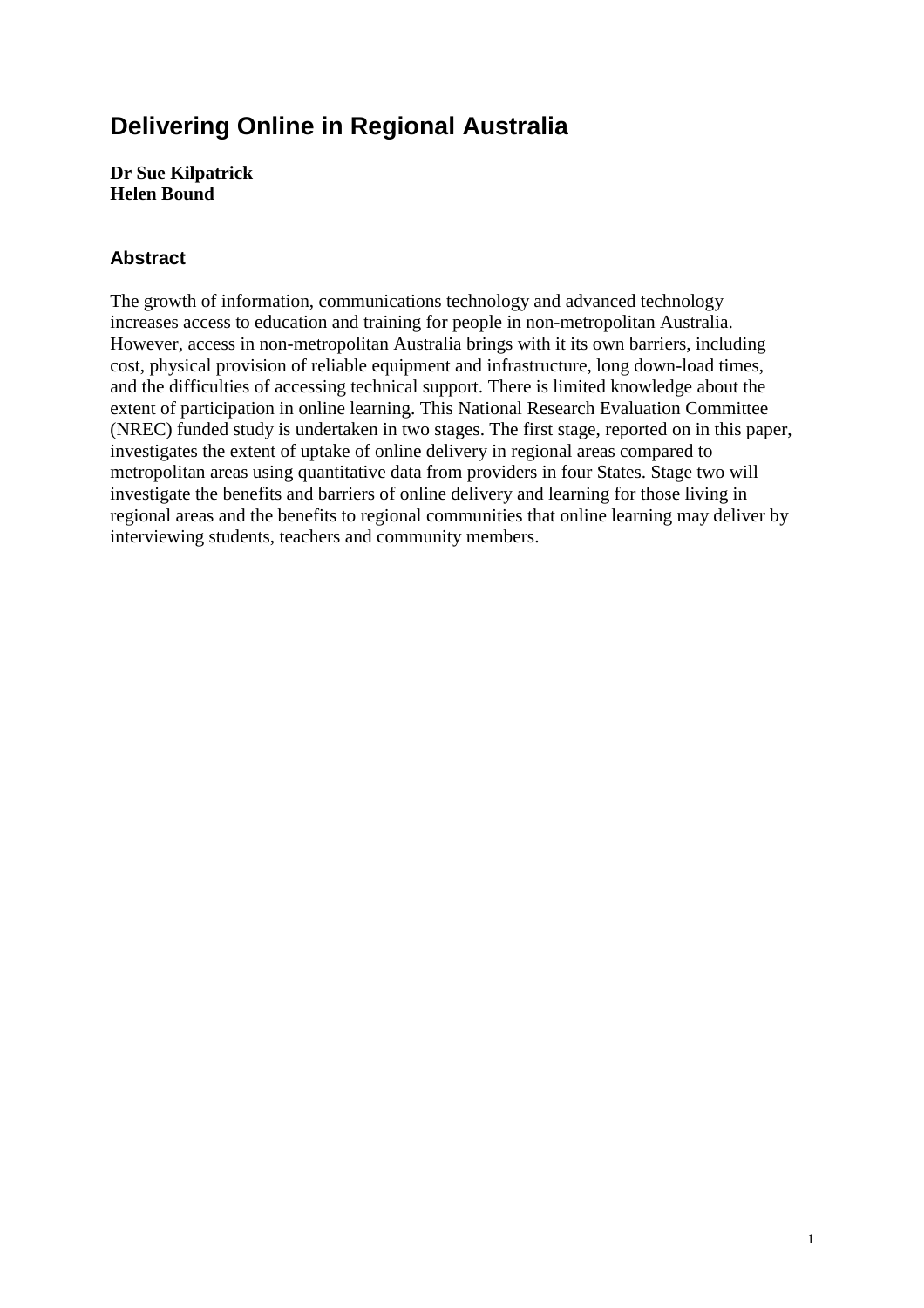# **Delivering Online in Regional Australia**

#### **Dr Sue Kilpatrick Helen Bound**

Australian government policy has placed increasing importance on flexible delivery and, more recently, on online delivery. The development of technological infrastructure facilitating affordable access by all communities, learners and employers to online services and achieving connectivity in the delivering of training services (Harper Hedburg, Bennett & Lockyer 2000, p.10) was identified as a strategic goal by the Australian National Training Authority in 2000 (EdNA 2000). Llittle is known about how opportunities can be promoted and managed in regional communities, just as knowledge of the extent of the uptake of online delivery in regional and metropolitan Australia is uncertain. This is largely because of a lack of published information and the adoption of different models of implementation (Harper et al 2000, p.9). The problem of getting a snapshot of the extent of online delivery is exacerbated by different definitions of the term online learning (Brennan et al 2001, p.20).

This paper reports on the first stage of a National Research Evaluation Committee (NREC) funded study into the extent of uptake of *online delivery* in regional areas compared with metropolitan areas. Later stages of the project will explore the benefits of, and barriers to, *online learning* by those living in regional Australia, including ways in which the delivery arrangements for online learning may benefit regional communities. The paper will outline the aims of the research, provide working definitions, a brief overview of relevant literature and present initial findings.

## **Aim of the project**

The purpose of the study is to investigate the extent of uptake of online delivery in regional areas compared with metropolitan areas, the benefits from online learning and barriers faced by those living in regional areas. The objectives are to:

- 1. Map the extent of uptake of online delivery in regional and metropolitan areas of four States.
- 2. Investigate the benefits of online learning for individuals and communities in regional areas.
- 3. Investigate the barriers to effective use of online learning by those living in regional areas.
- 4. Report and make recommendations about overcoming barriers and promoting online learning opportunities in regional areas.

## **Defining online delivery and online learning**

For the purposes of this study a clear distinction is made between online delivery and online learning. *Online delivery* refers to a range of delivery modes where being online (eg. using email, WebCT, Blackboard etc) comprises, or is part of, the processes designed for learning. *Online learning* is defined as learning processes that use online delivery.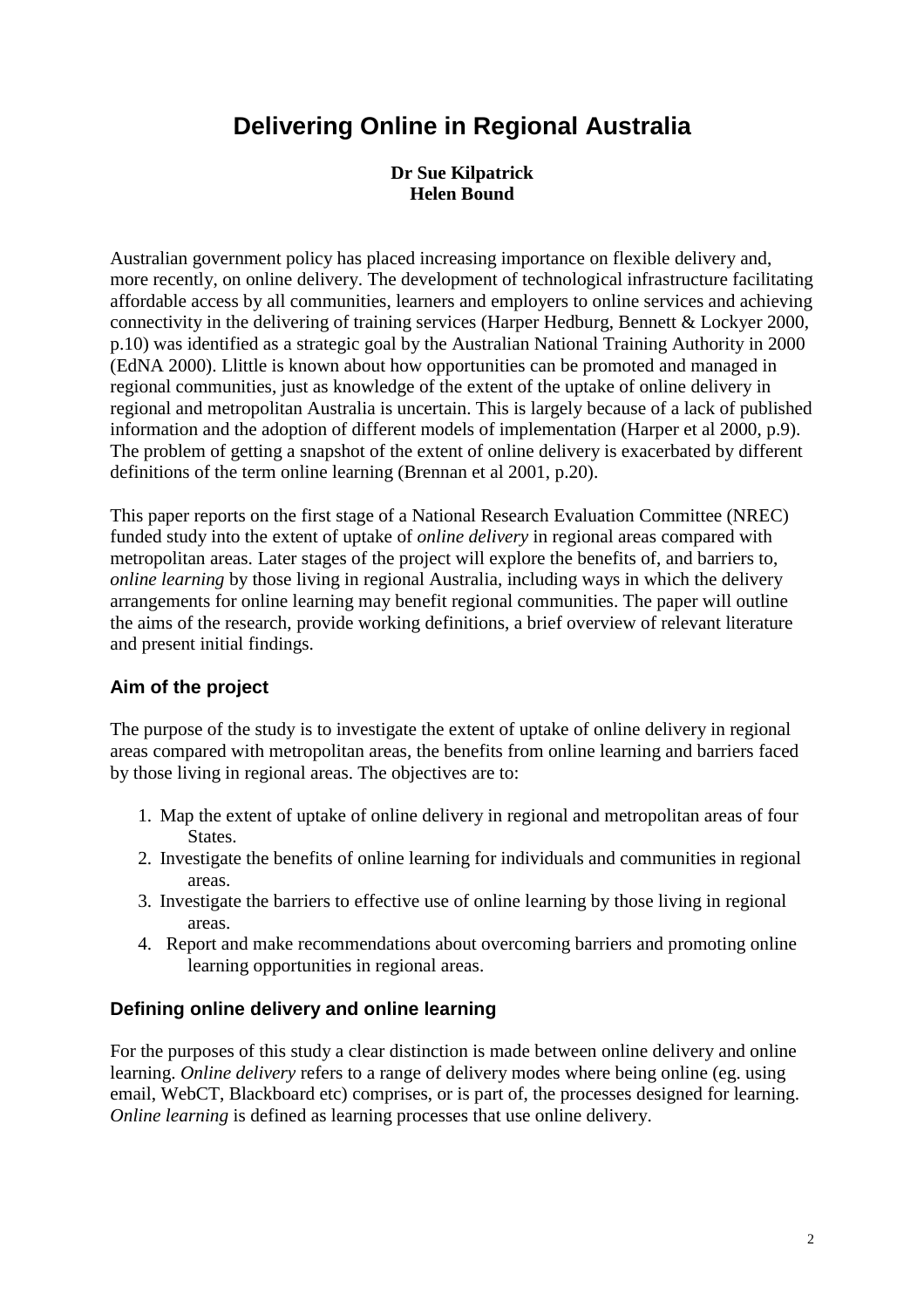The distinction is important because learning is a socially situated activity where the relationship between what the individual learns and the situation and context in which knowledge is acquired and used, shape individual and collective cognition and practice.

## **Challenges facing online delivery and learning**

VET is a complex area, undergoing constant change and development in response to an increasing interdependency of education and the economy (Marginson 1997, P.152). Online learning brings with it additional challenges such as:

- Access to the appropriate infrastructure, both hardware and software (Corbett 1999; Oliver & Omari 2001)
- **Meeting the skills and knowledge requirements for using and accessing the technology** for learners (Frederico 1999; Lawless and Brown 1997)
- Continuing professional development for teachers (Sobski 1997)
- Equality of learning experiences and access between metropolitan Australia and regional Australia (ANTA 1996; Harper et al 2000)
- **Ensuring that the learning needs of students are met to enable them to live and work** with a sense of, and tools for, developing and maintaining control over their lives (Corbett 1999).

The successful delivery of large-scale, effective, and reliable online delivery depends heavily on effective desktop computing capabilities (both hardware and software); further growth in affordable broadband network (Corbett 1999). Some studies (eg. Oliver & Omari 2001) suggest that students undertaking online learning experience considerable difficulties with the technology such as access, broken web links and long download times.

Specific skills and knowledge appear necessary for effective learning and participation in online learning environments. Individuals must develop and employ necessary cognitive skills, in addition to those typically applied in ordinary instructional settings, for properly exercising learner control in multimedia environments (Frederico 1999, p 665).

The development of these skills is centered around one's ability to make mindful navigational selections. While the ability to control one's instructional sequence can enhance learning and heighten attitudes and self-efficacy, unrestricted control and lack of learning goals can dampen the power of learning in such an environment (Lawless & Brown 1997, p.127)

This has obvious implications for students who do not have the necessary metacognitive and cognitive skills. It also highlights the need for full and effective feedback from teachers.

There is an assumption in much of the literature that online delivery/online learning (sometimes these terms are used interchangeably) automatically means that teachers become facilitators of learning (Vogel & Klassen 2001) or moderators (Feenburg 1989). Sobski (1997) maintains that planning for the use of the Internet must include provision for investment in staff training. Online delivery requires changing from lecture or demonstration to collaborative, socially situated learning (see for example Oliver & Omari 2001, Lally & Barrett 1999) which is democratic and highly interactive (Eastmond 1998, Khan 1997).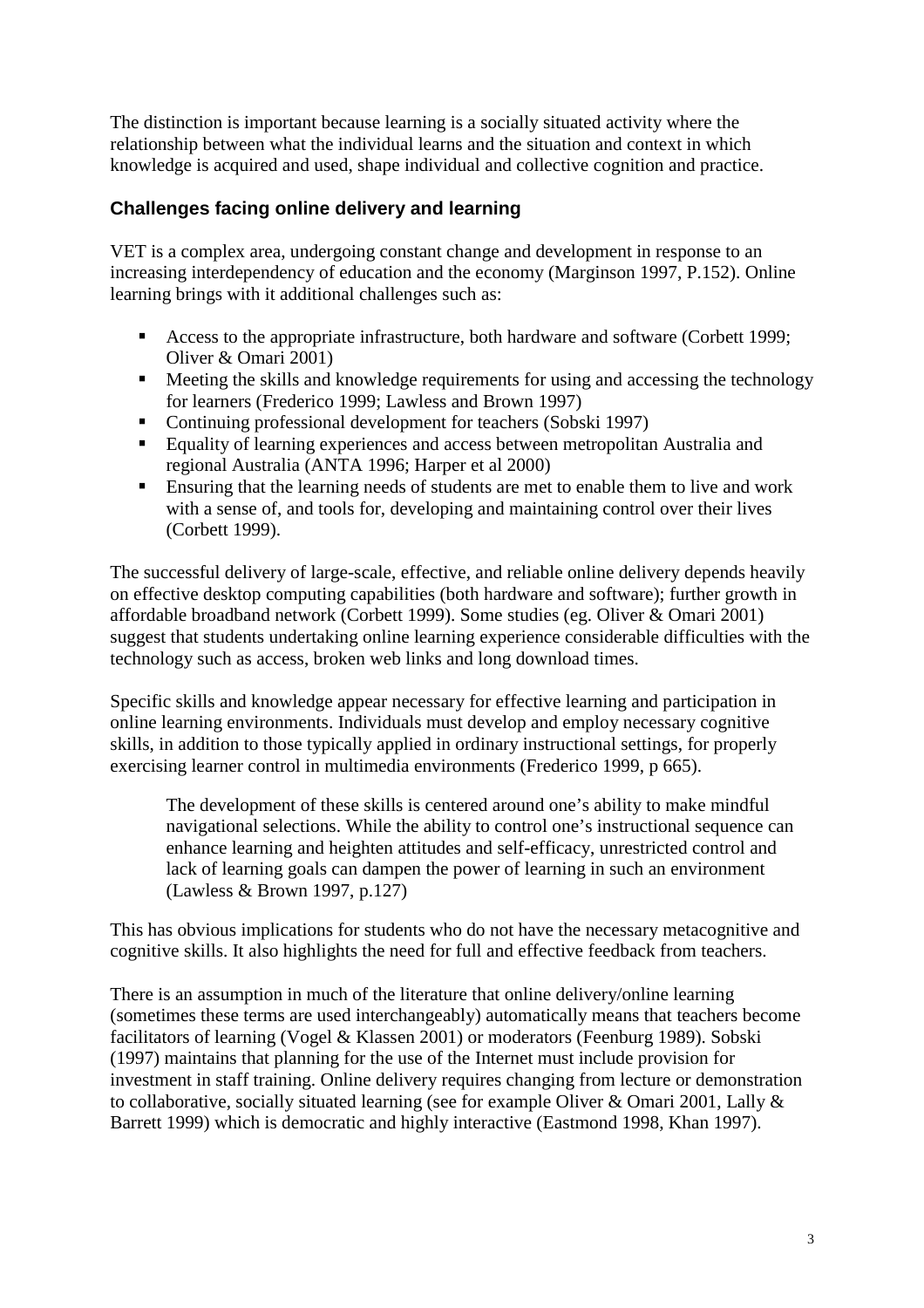ANTA (1996, p.3) states that new technologies will be most useful where users are confident in using them to access information and resources. A major CRLRA study (2000a, 2000b, 2001) found many reasons why students in rural and regional Australia experience problems accessing flexible delivery, including online delivery. These included lack of computer skills, preference for face-to-face learning, inadequate literacy skills, being accustomed to a traditional classroom environment, being unable to negotiate courses and a lack of confidence.

# **Benefits and barriers to online learning**

The benefits of online delivery and online learning are considerable. Some recognized in the literature include:

- Providing additional skills for learners in collaboration, cooperation (Oliver  $\&$ Omari 2001) and information technology skills (Make, Maki, Patterson & Whittaker 2000)
- Greater control and responsibility towards learning (Schrum 1998), challenging learners to develop new skills and reconceptaulise their identity as a learner (Harper et al 2000 p.25)
- Increased flexibility in meeting the needs of students with work, family and community commitments (Harper et al 2000, p.26) where participation is not bound by time and space (Holt, Kleiber, Swenson, Rees & Milton 1998)
- Reduced isolation for distance learners if the learning experience is interactive (Lally & Barrett 1999, Harper et al 2000)
- $\blacksquare$  Making all responses available where learning is interactive allowing learners to build on the responses of others (Holt et al 1998, p.49) and learners have time to formulate responses their own responses
- Mhere collaboration takes place, community needs are better met (CRLRA 2000a, Kilpatrick & Bell 1998).

Many of these benefits are conditional on good access to reliable infrastructure (Harper et al 2000), well developed information technology skills in teachers and students (Harper et al 2000; Sobski 1997) and a pedagogy that values collaborative, collective learning and develops the necessary metacognitive skills (Harper et al 2000) of the learners.

As well as benefits, however, there are many barriers to quality online learning through online delivery. These include:

- A cultural shift may be required in resource allocation and pedagogy e.g. allocation of resources for professional development and appropriate systems (Weller 2000)
- Funding structures and policy (e.g. funding based on student contact hours or 'annual hours curriculum') do not necessarily support online development and implementation (Mitchell and Bluer 1996, ANTA 1998). VET capital infrastructure is mostly directed to bricks and mortar and not to learning technologies (Mitchell and Bluer 1996)
- There is a lack of infrastructure in rural and remote areas (Harper et al 2000). Broadband networks are not universal (Corbett 1999)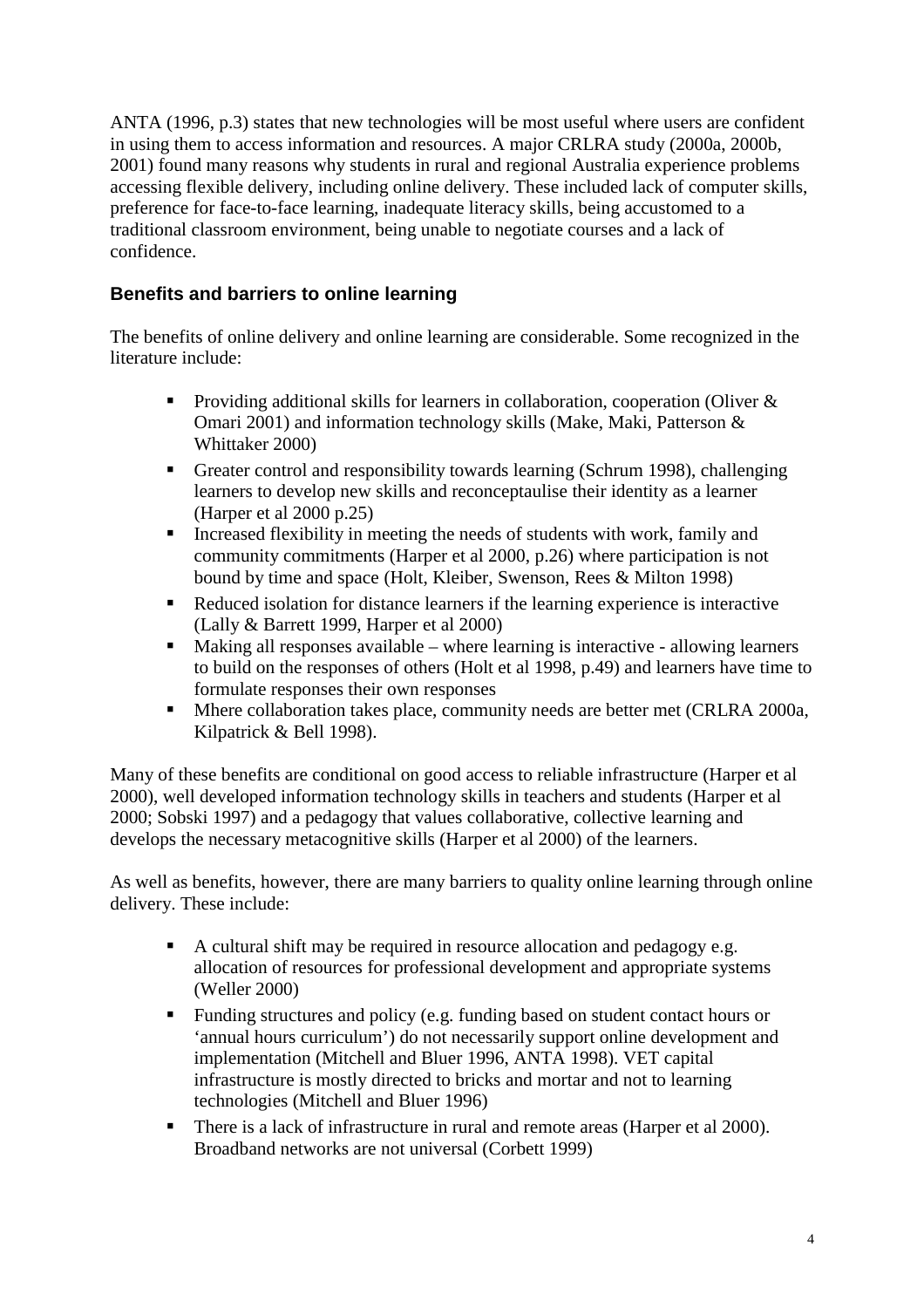- Students may not have adequate literacy or computer literacy skills (Harper et al 2000) and metacognitive skills (Frederico 1999)
- Observation and intervention is more difficult than in a face-to-face context (Chen, Ou, Liu & Liu 2001)
- Coping with the volume of online data may be overwhelming (Holt et al 1998)
- Silent ('lurking') participants remain invisible to the group (Holt et al 1998)
- Interaction must be designed in (Snewin 1999).

Contrary to views of online learning as the panacea for the future, there is no evidence to suggest that online learning is better than other forms of learning - or that it is less expensive. While there are many benefits to online learning, there are many barriers to be overcome if this form of delivery is to successfully deliver quality learning. The implementation of national policy must address these barriers and recognise that online delivery only delivers quality online learning where it is properly resourced and supported.

### **Method**

The study uses a multi-method, iterative research design that moves from a quantitative mapping of the uptake of online delivery to a qualitative examination of selected cases to investigate barriers and benefits of online learning in regional Australian communities.

The purpose of the first stage is to gather descriptive information to inform the subsequent investigation of the benefits and barriers of online learning in regional Australia. Data on recent and current enrolments (1999-2001) in online courses/modules was gathered from providers in four States: Tasmania, Victoria, Western Australia and Queensland. Metropolitan and regional providers were included in order to uncover any differences according to provider location. Information was sought about students' courses and units/modules, stream, field of study and AQF level, previous education level, employment status, gender, age, Indigenous status, ESL and disability status and module completion status.

Stage two involves the selection of a number of courses with an online component for more detailed analysis of the benefits of, and barriers to, online learning. Summaries of existing course evaluations for the selected courses and interviews with trainers in these courses will supplement interviews with current and recent students. Interviews will also be conducted with stakeholders in four communities (geographical or professional).

## **Identifying providers for study**

The group undertaking the study comprises researchers from the Centre for Research and Learning in Regional Australia (CRLRA) in Tasmania, Bendigo Regional Institute of TAFE (BRIT) in Victoria, Tropical North Institute of TAFE (TNIT) in Cairns, Queensland and Central West College of TAFE (CWCT) in Geraldton, Western Australia. The intention was for each project partner to recruit one other (or two in the case of CRLRA) VET providers delivering online in their State. Non-TAFE providers were to be included where possible, however, extensive enquires uncovered very few delivering VET courses or modules online prior to 2001. Several intended to commence online delivery during 2001 or 2002. *Thus the first finding of the study is that outside the TAFE sector, online delivery of VET is still in its infancy.*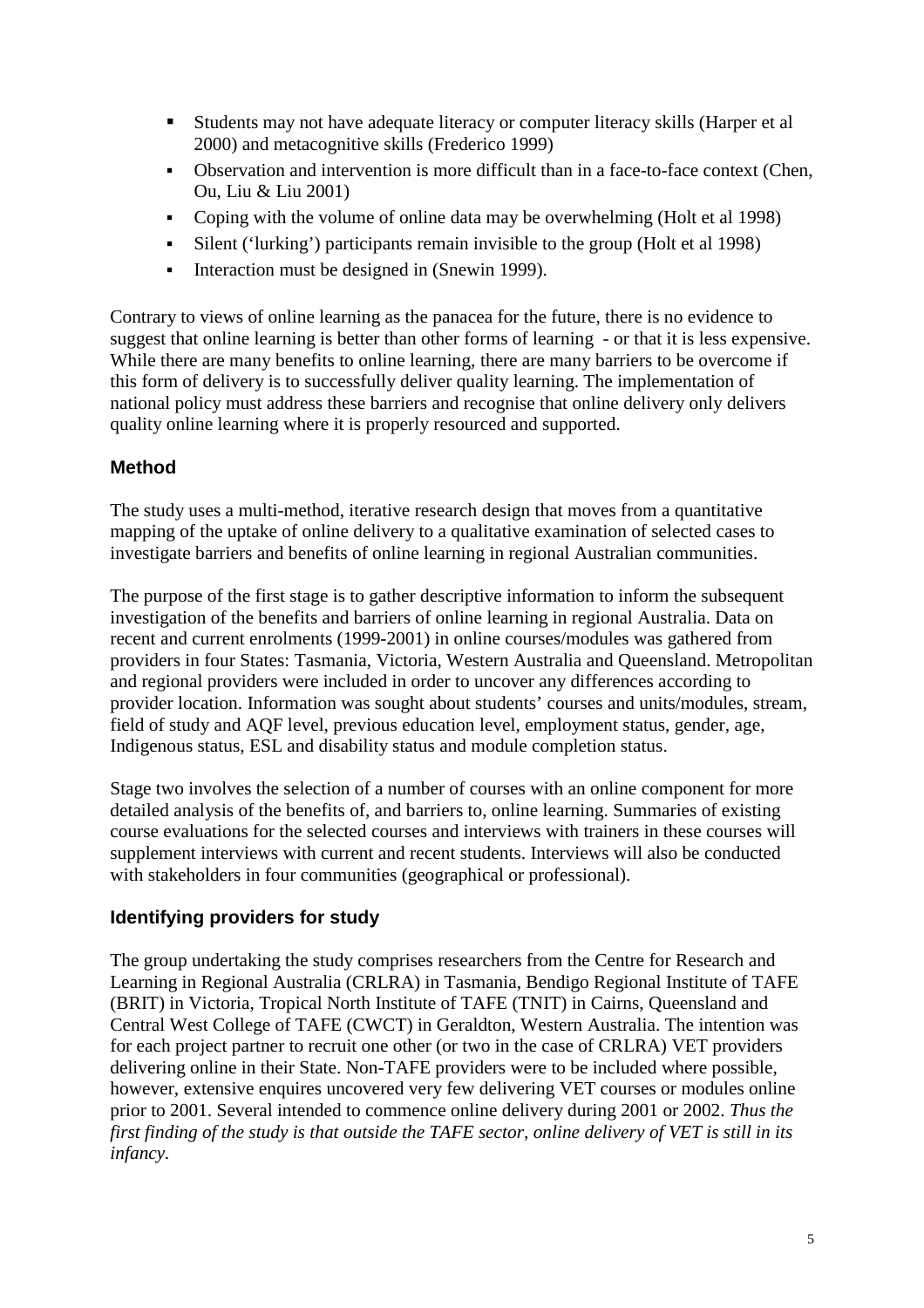Tasmanian rural schools (TRS) commenced online delivery at the start of 2001 and thus a group of rural schools with online community services VET programs was included in the study. Other providers in the sample discussed in this paper are TAFE Tasmania (TAFE Tas), a multi-campus provider that is the only TAFE in the State, and Melbourne's William Angliss Institute of TAFE's (WAI) online delivery to VET in schools students.

## **Preliminary findings**

TAFE Tasmania and BRIT have the largest numbers of students studying online in the sample. The students are all those enrolled with the providers in units/modules with an online component in 1999, 2000 and 2001, with the exception of Tasmanian rural schools, which commenced online delivery of community services in 2001 (see Table 1).

| <b>Provider</b>                                   | No. of students<br>in sample | <b>Online courses</b>                                                                                                   |  |  |  |  |
|---------------------------------------------------|------------------------------|-------------------------------------------------------------------------------------------------------------------------|--|--|--|--|
| <b>TAFE Tasmania (TAFE</b><br>Tas)                | 470                          | Wide range, inc IT, business, fire fighting, tourism,<br>hospitality, building, library technician, engineering,<br>law |  |  |  |  |
| Bendigo Regional<br>Institute of TAFE<br>(BRIT)   | 431                          | Dip Horticulture, Harness Racing, modules in<br>electrical and electronics, mining safety                               |  |  |  |  |
| <b>Tropical North Institute</b><br>of TAFE (TNIT) | 209                          | Wide range, inc IT, business, hospitality, tourism,<br>workplace training, nursing                                      |  |  |  |  |
| Central West College of<br>TAFE (CWCT)            | 174                          | Wide range, inc IT, business, tourism, hospitality                                                                      |  |  |  |  |
| William Angliss Institute<br>of TAFE (WAI)        | 162                          | Hospitality VET in schools                                                                                              |  |  |  |  |
| Tasmanian rural schools<br>(TRS)                  | 30                           | Community services VET in schools                                                                                       |  |  |  |  |

**Table 1: Provider online delivery** 

Three TAFEs offer a wide range of fields and levels of study online, while the other three providers have specialised offerings. BRIT has the second largest number in the sample despite a limited online offering. *The study's second finding is thus that there is variation in the scope of online delivery by providers in regional and metropolitan areas.*

Obtaining consistent, comparable information from providers about enrolments in online units/modules proved to be unexpectedly difficult. Most providers had to run special programs to retrieve relevant data and in many cases, additional verbal information was sought from the departments teaching the relevant courses. Inconsistencies in the data and difficulties in retrieving it are evident in the large number of units/modules for which the field, stream and AQF level of the students are not known ( field of study 36%, stream 46% and AQF level 29%). *Thus the third finding is that research is hindered by the use of multiple procedures and criteria for the collection of statistical information about those studying online (and by other modes).* 

Gender differences in the field, stream and AQF level of students tend to reflect the nature of specialized provider offerings. For example, Tasmanian rural schools offer courses online in the traditionally female dominated areas of aged, child and disability care and 93% of their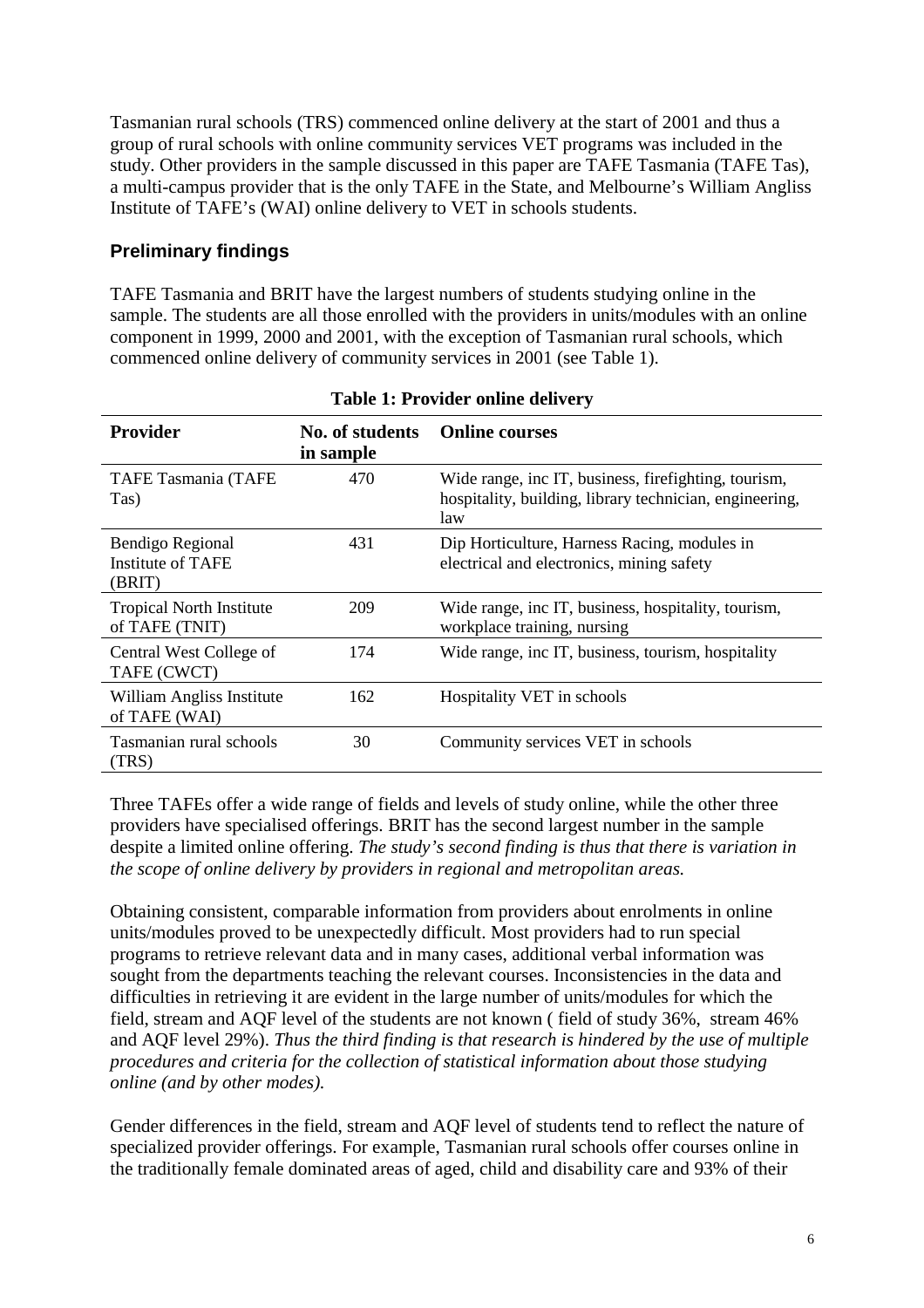enrolled students are female. BRIT offers online courses in the traditionally male dominated fields of electrical engineering/technology, mining and harness racing and 81% of students are male.

The previous education level of students is not available for the two VET in schools providers. Data from the other providers show that few students have post-school qualifications. The majority have completed at least year 11. BRIT and TAFE Tasmania have the largest proportion with only grade 10 or below (42% and 36% respectively).

#### **Student online study patterns**

The most common field of study within the sample is services, hospitality and tourism (21% of all students), followed by architecture, surveying and building, and science and information technology (both 11%). Business administration has 9%. Eighteen per cent of students are studying at AQF Certificate 2 level, 22% at Certificate 3 and 23% at Certificate 4.

Figure 1 shows that there is a considerable range in the number of units/modules undertaken by each student, but most students take only one or two units/modules with an online component. *Finding four is thus that student online enrolment patterns vary, but many enrol in only one or two units/modules with an online component.*





#### **Student characteristics**

Figure 2 shows that all age groups are represented among students in the sample, including a group aged 65 and over. Due partly to the VET in schools delivery of two of the providers, the largest group of students are aged 19 years of age and under. There is another large group of students aged 30-39 years.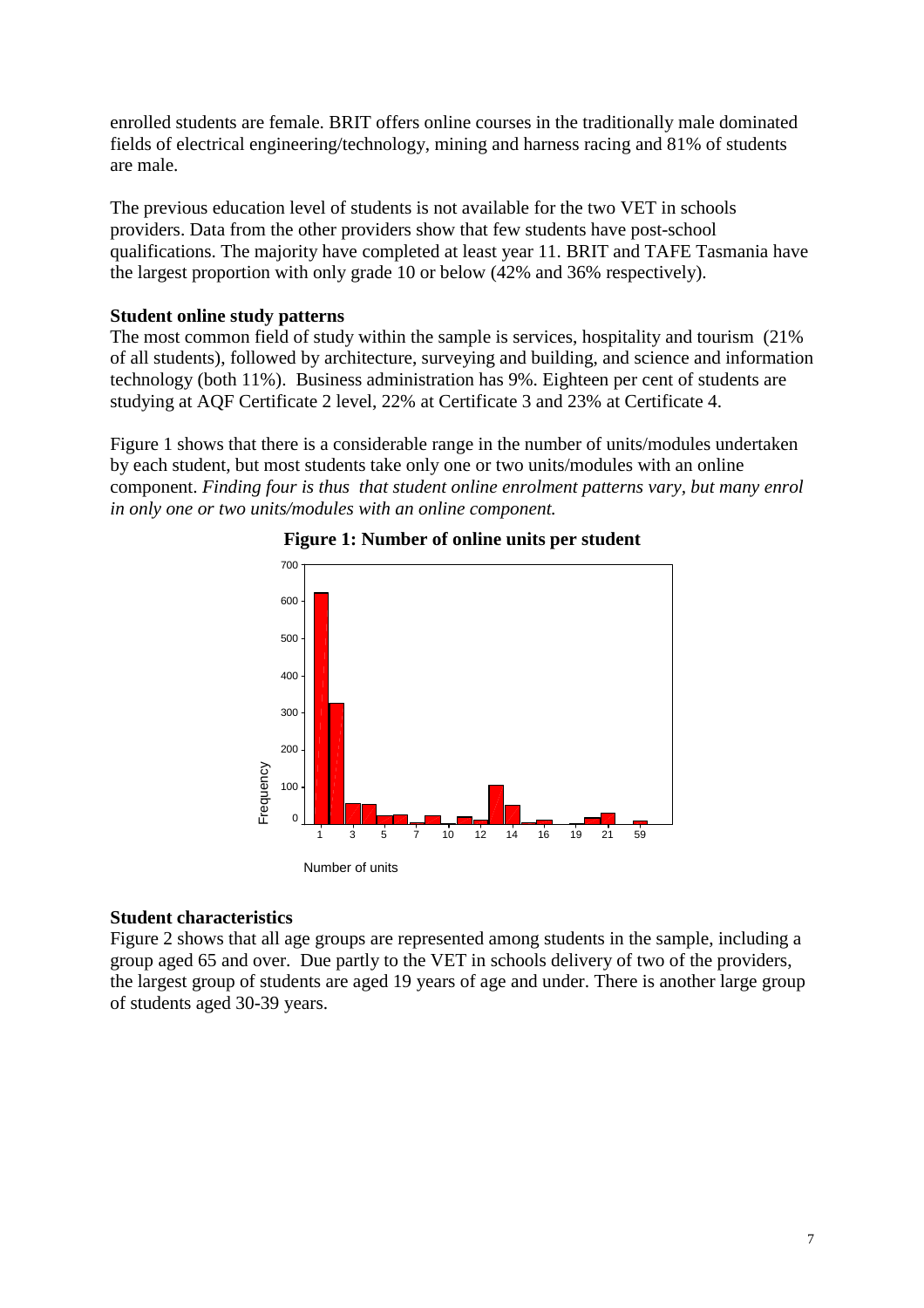

A relatively large proportion of students are employed (see Table 2). The unemployed and those not in the paid workforce (including students not seeking part time or casual employment) are also well represented in the sample. There are slightly more males that females (Table 4). *Preliminary finding five is that online delivery attracts a wide crosssection of students in terms of age, gender and employment status.* 

|                      | <b>Provider</b>   |             |             |       |                           |            |             |       |  |
|----------------------|-------------------|-------------|-------------|-------|---------------------------|------------|-------------|-------|--|
| Employment<br>status | Count/<br>percent | <b>BRIT</b> | <b>TNIT</b> | WA I  | <b>TAFE</b><br><b>Tas</b> | <b>TRS</b> | <b>CWCT</b> | Total |  |
| Not known            | Count             | 227         | 90          | 7     | 23                        | 30         | 20          | 397   |  |
|                      | % within Provider | 52.7%       | 43.1%       | 4.3%  | 4.9%                      | 100.0%     | 11.5%       | 26.9% |  |
| Employed             | Count             | 94          | 90          | 59    | 270                       |            | 78          | 591   |  |
|                      | % within Provider | 21.8%       | 43.1%       | 36.4% | 57.4%                     |            | 44.8%       | 40.0% |  |
| Unemployed           | Count             | 79          | 28          | 29    | 120                       |            | 43          | 299   |  |
|                      | % within Provider | 18.3%       | 13.4%       | 17.9% | 25.5%                     |            | 24.7%       | 20.3% |  |
| Not in paid          | Count             | 31          | 1           | 67    | 57                        |            | 33          | 189   |  |
| workforce            | % within Provider | 7.2%        | 0.5%        | 41.4% | 12.1%                     |            | 19.0%       | 12.8% |  |
| <b>Total</b>         | Count             | 431         | 209         | 162   | 470                       | 30         | 174         | 1476  |  |

### **Table 2: Employment status by provider**

### **Residential location**

Table 3 shows that the sample is biased toward students residing in rural postcodes (as defined by the Australian Bureau of Statistics' classification), as is to be expected from the location of the providers and the focus of the study on online learning in regional Australia (see Table 3). However, with the exception of the Tasmanian rural schools, the regional providers have students who live in capital cities and distant rural and remote locations, and the city-based providers have students living in rural and remote areas. All providers have some 'local' students who reside in areas close to their campus, suggesting that online learning appears to be a choice for some students in metropolitan locations who have the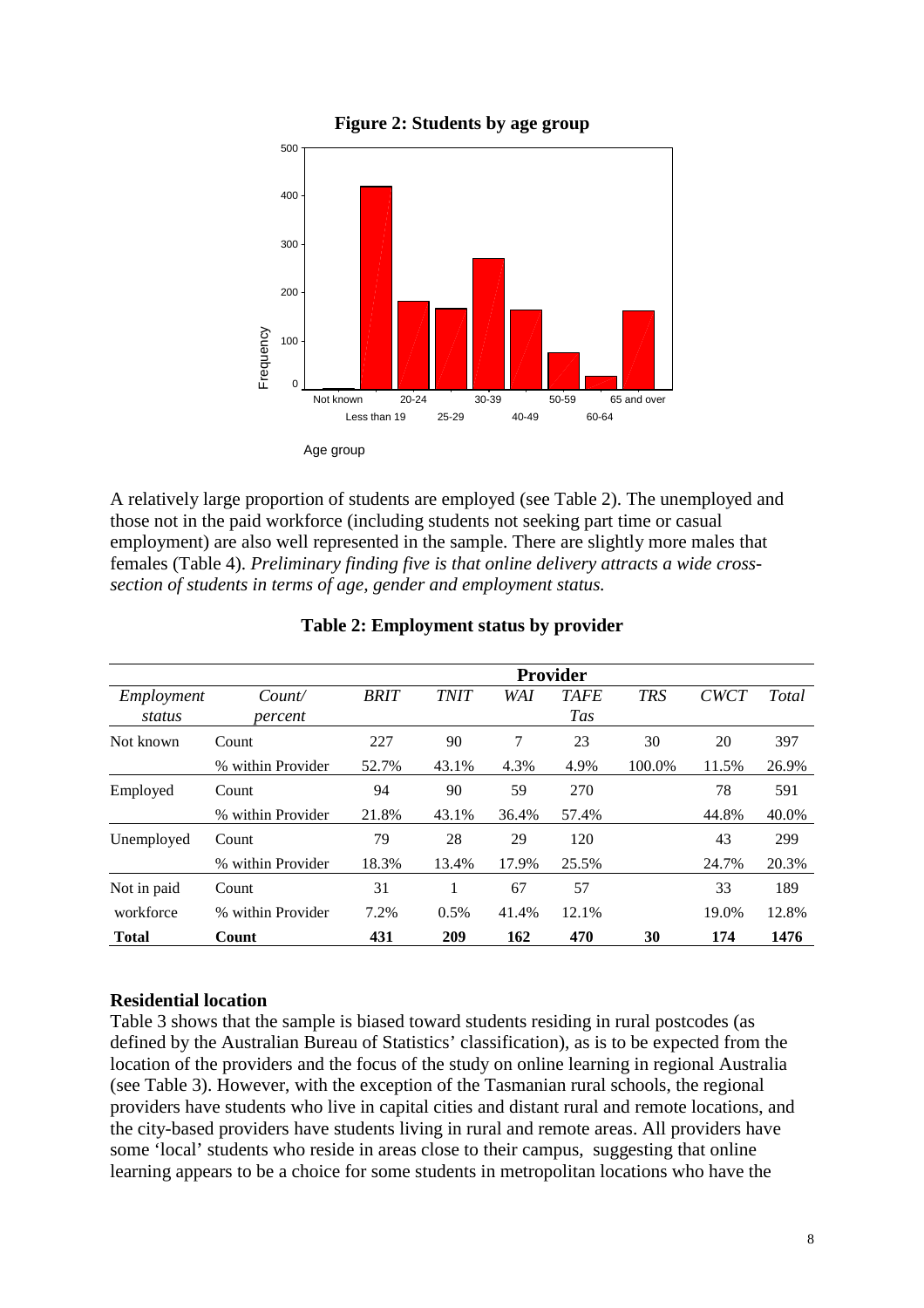option of face-to-face classes. Finding six is that online students are geographically scattered in relation to the location of the provider campus.

|                                         | <b>Provider</b> |             |       |                 |            |             |       |
|-----------------------------------------|-----------------|-------------|-------|-----------------|------------|-------------|-------|
| Residential location                    | <b>BRIT</b>     | <b>TNIT</b> | WAI   | <b>TAFE</b> Tas | <b>TRS</b> | <b>CWCT</b> | Total |
| Local (capital city/<br>metropolitan)   |                 |             | 72.8% | 40.4%           |            |             | 20.9% |
| Local (rural/remote)                    | 58.7%           | 24.4%       |       | 50.9%           | 100.0%     | 77.6%       | 47.9% |
| Non local capital city/<br>metropolitan | 6.3%            | 54.5%*      |       | 4.9%            |            | 3.4%        | 11.5% |
| Non local rural/remote                  | 35.0%           | 21.1%       | 27.2% | 3.8%            |            | 19.0%       | 19.6% |
| <b>Total number of</b><br>students      | 431             | 209         | 162   | 470             | 30         | 174         | 1476  |

#### **Table 3: Student residential location by provider**

\* Note that many of these students reside in Townsville, which is classified as metropolitan.

Table 4 indicates residence by gender. Although numbers are small, the sample includes more females than males from remote locations.

| <b>Residential location</b> |                   |                               |       |         |                |       |  |  |  |
|-----------------------------|-------------------|-------------------------------|-------|---------|----------------|-------|--|--|--|
| Gender                      | Count/<br>percent | Capital city/<br>metropolitan | Rural | Remote  | <i>Unknown</i> | Total |  |  |  |
| Female                      | Count             | 228                           | 394   | 36      | 32             | 690   |  |  |  |
|                             | % within location | 47.4%                         | 43.3% | 76.6%   | 82.0%          | 46.7% |  |  |  |
| Male                        | Count             | 253                           | 515   | 11      | 7              | 787   |  |  |  |
|                             | % within location | 52.6%                         | 56.7% | 23.4%   | 18.0%          | 53.3% |  |  |  |
| <b>Total</b>                | Count             | 481                           | 909   | 47      | 39             | 1476  |  |  |  |
|                             | % within sample   | 32.6%                         | 61.6% | $3.2\%$ | 2.6%           | 100%  |  |  |  |

#### **Table 4: Student residential location by gender**

#### **Discussion and conclusion**

Preliminary findings from examination of enrolment data of six providers of VET online are:

- Outside the TAFE sector online delivery of VET is still in its infancy. Further investigation for the reasons is required, but barriers identified in the literature such as high infrastructure cost (Harper et al 2000), funding structures (Mitchell & Bluer 1996) and skills (Sobski 1997, Weller 2000) may explain this.
- There is variation in the scope of online delivery by providers in both regional and metropolitan areas. Some providers have built on face-to-face strengths to meet niche markets (for example the William Angliss VET in schools hospitality courses and BRIT's harness racing and small mining courses). Others are attempting to meet the wide-ranging needs of students who cannot study on-campus (for example TAFE Tasmania and Central West College of TAFE). The Tasmanian rural schools have used online delivery as an opportunity to share scarce VET teaching expertise and increase choice for geographically isolated students.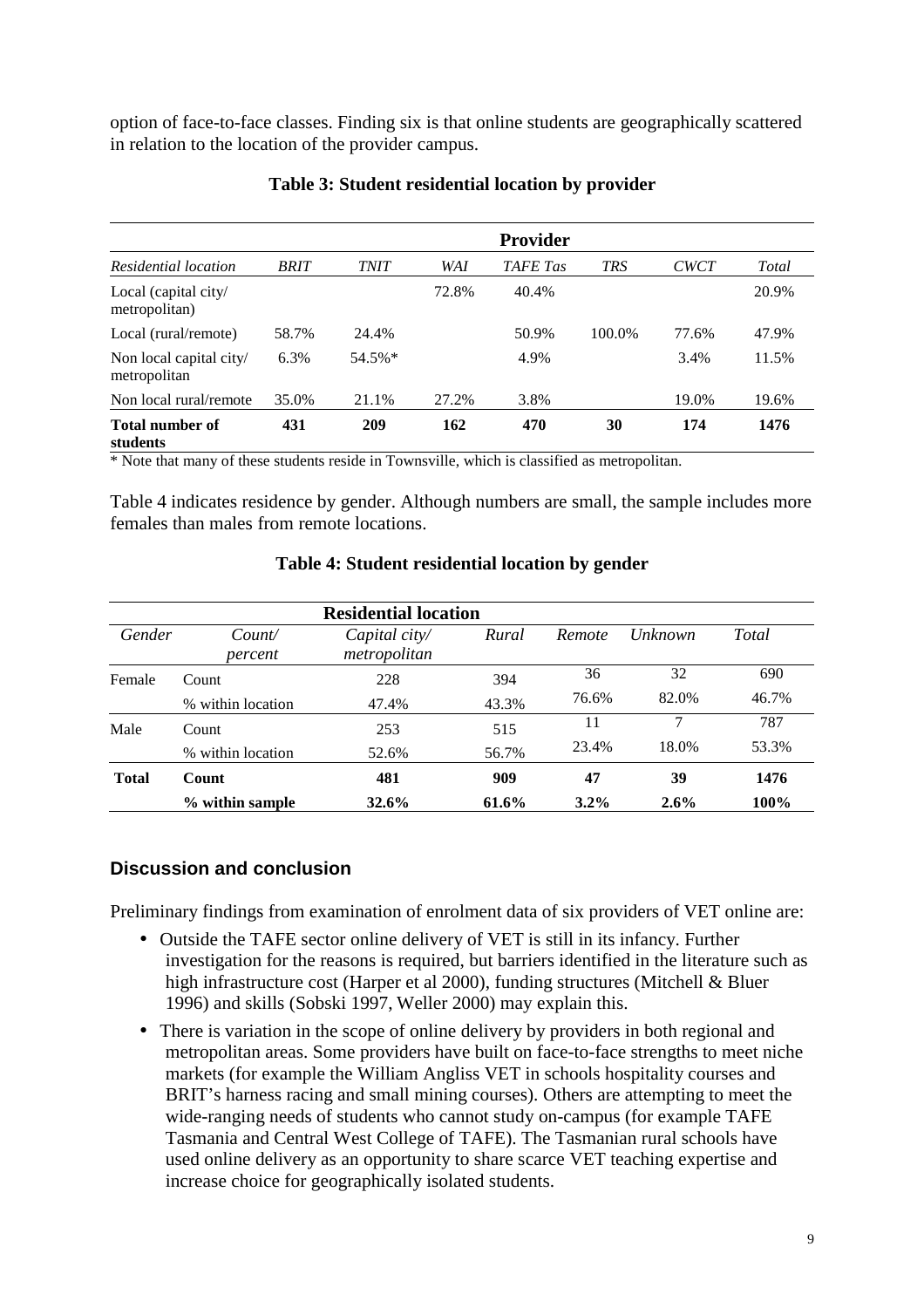- Research is hindered by procedures for the collection of statistical information about those studying online (and by other modes). This has been noted by others (e.g. Brennan et al 2001) and is also a hindrance to planning and efficient use of resources. The implication of this finding is that the AVETMIS collection should be reviewed to ensure that data regarding online delivery is collected so that online delivery can be isolated from other forms of flexible delivery.
- Student online enrolment patterns vary, but many enrol in only one or two units/modules with an online component. Subsequent stages of the project will reveal whether these students take online units/modules alongside those with other delivery modes, are studying part-time, or have dropped out of online courses, and the reasons for this. Reasons for drop out need further investigation, but may include some of the learner and technical issues identified in the literature review as barriers to online learning.
- Online delivery attracts a wide cross-section of students in terms of age, gender and employment status, confirming that online learning is flexible for those with work and family commitments (Harper et al 2000; Corbett 1999).
- Online students are geographically scattered in relation to the location of the provider campus. This suggests that online delivery is able to meet the needs of students in regional areas and can increase choice for these students. Online learning appears to be a choice for some students who have the option of face-to-face classes. This confirms that online learning is able to deliver benefits of participation not bounded by time or space (Holt et al 1998).

#### **References**

- Anderson, D. 1997. *Competition and market reform in the Australian VET sector*. Adelaide, NCVER.
- ANTA 1996. *National flexible delivery taskforce final report*. Brisbane, ANTA.
- ANTA 1998. *Flexible delivery: Resource allocation models (stage 2) project report*. Brisbane, ANTA.
- Brennan, R., M., McFadden, et al. 2001. *All that glitters is not gold: Online delivery of education and training*. Adelaide, NCVER.
- Chen, G., Ou, K, Liu, C, Liu, B. 2001. Intervention and strategy analysis for web grouplearning. *Journal of computer assisted learning* 171: 58-71.
- Corbett, M. 1999. The dynamics of quality assurance in online distance education, E-JIST http://www.usq.edu.au/electpub/e-jist/vol3no1/article/index.httm.
- CRLRA 2000a. *Managing change through VET: The role of Vocational Education and Training in regional Australia*. Launceston, CRLRA.
- CRLRA 2000b. The role of VET in regional Australia. Launceston, Tasmania, CRLRA.
- CRLRA 2001. Building dynamic learning communities: Ten regional case studies. Launceston, CRLRA, University of Tasmania.
- Eastmond, D. 1998. Adult learners and internet-based distance education. *Adult Learning and the Internet*. B. Cahoon. San Francisco, Jossey-Bass Publishers.
- EdNA VET Advisory Group 2000. Flexible learning for the information economy. A framework for national collaboration in Vocational Education and Training 2000-2004. Strategy 2000, ANTA.
- Feenberg, A. 1989. The written world: On the theory and practice of computer conferencing. *Mindweave: Communication, computers and distance education*. R. Mason and A. Kaye. Oxford, Permagon Press.